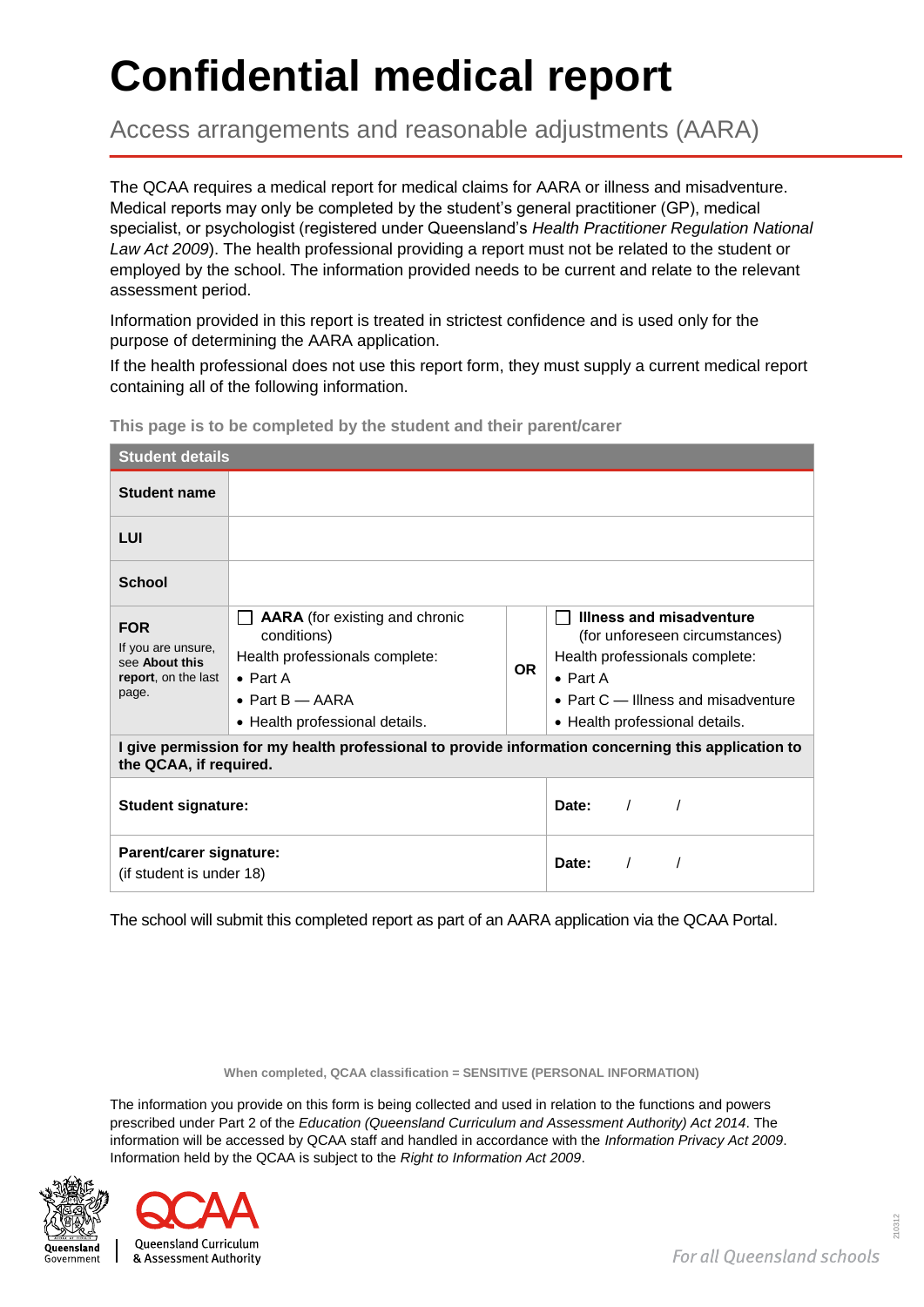### **Part A**

**This section is to be completed** *only* **by the health professional (all applications)**

| <b>Student name</b>         |                                                                                                     |
|-----------------------------|-----------------------------------------------------------------------------------------------------|
| <b>Diagnosis</b>            |                                                                                                     |
| Date of diagnosis           | $\overline{1}$<br>$\sqrt{ }$                                                                        |
| Date of<br>occurrence/onset | $\sqrt{ }$<br>$\sqrt{\phantom{a}}$                                                                  |
| symptoms                    | Provide a brief history of the student's disability, impairment and/or medical condition, including |
|                             |                                                                                                     |
|                             |                                                                                                     |
|                             |                                                                                                     |
|                             |                                                                                                     |
|                             |                                                                                                     |
|                             |                                                                                                     |
|                             |                                                                                                     |
|                             |                                                                                                     |
|                             |                                                                                                     |
|                             |                                                                                                     |
|                             |                                                                                                     |
|                             |                                                                                                     |
|                             |                                                                                                     |
|                             |                                                                                                     |
|                             |                                                                                                     |
|                             |                                                                                                     |
|                             |                                                                                                     |
|                             |                                                                                                     |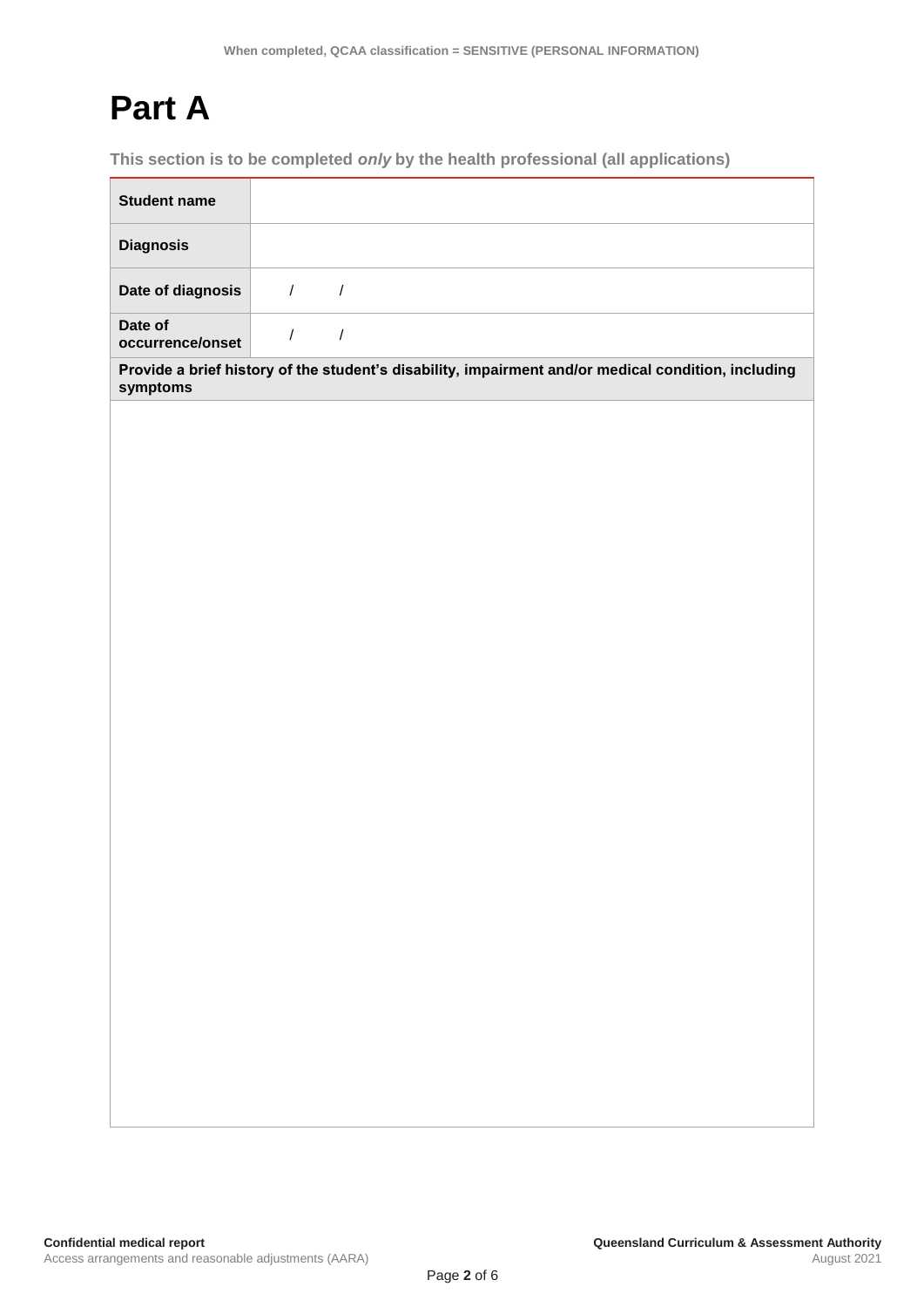**Is the student currently receiving treatment? Please indicate**

**Comment on the probable effect of this disability, impairment and/or medical condition on this student's capacity to complete timed assessment**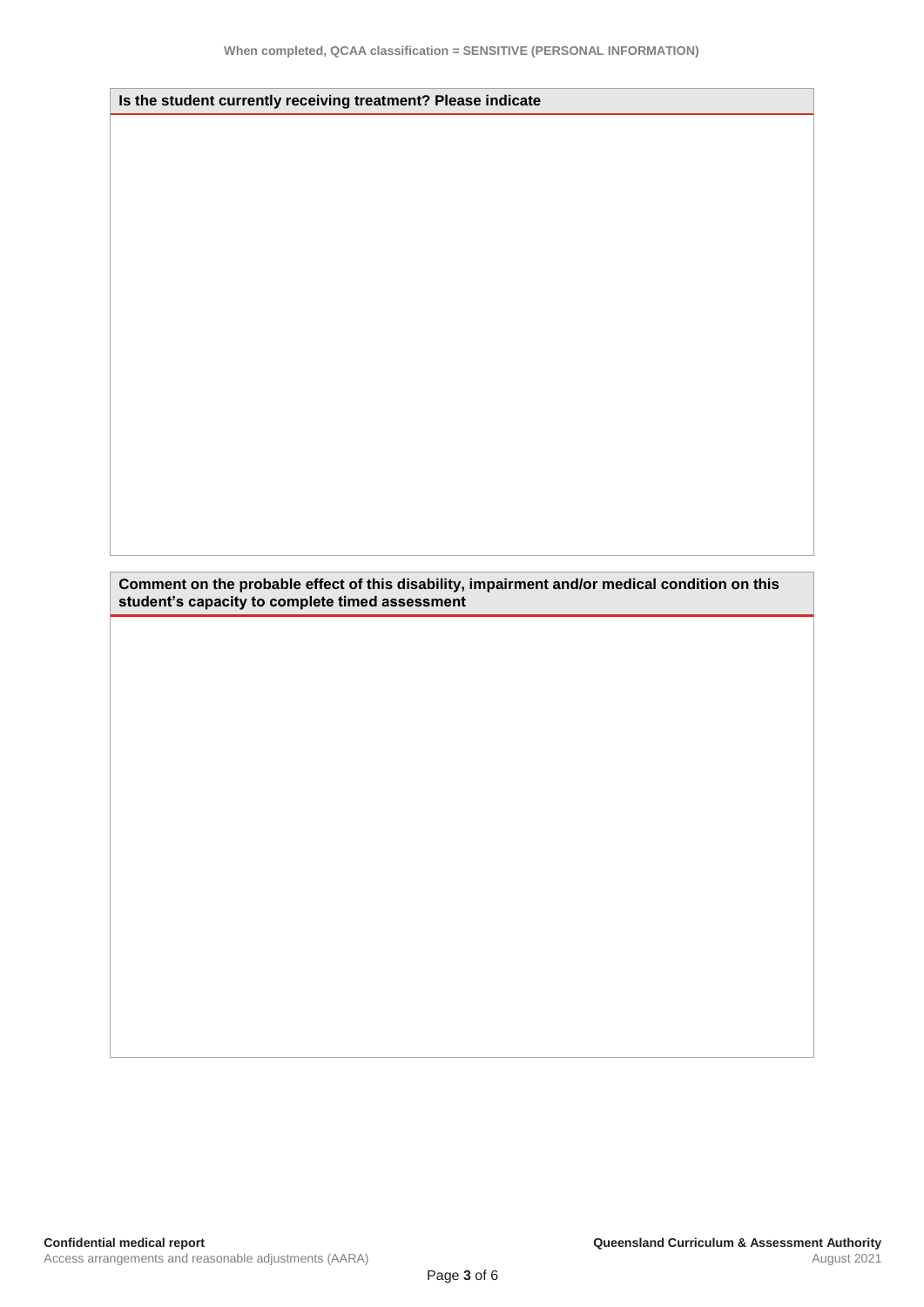## **Part B — AARA**

**This section is to be completed** *only* **by the health professional (applications relevant to existing and chronic conditions)**

**Comment on how the disability, impairment and/or medical condition would affect this student's daily functioning in the classroom**

**Professional recommendations for assessment adjustments**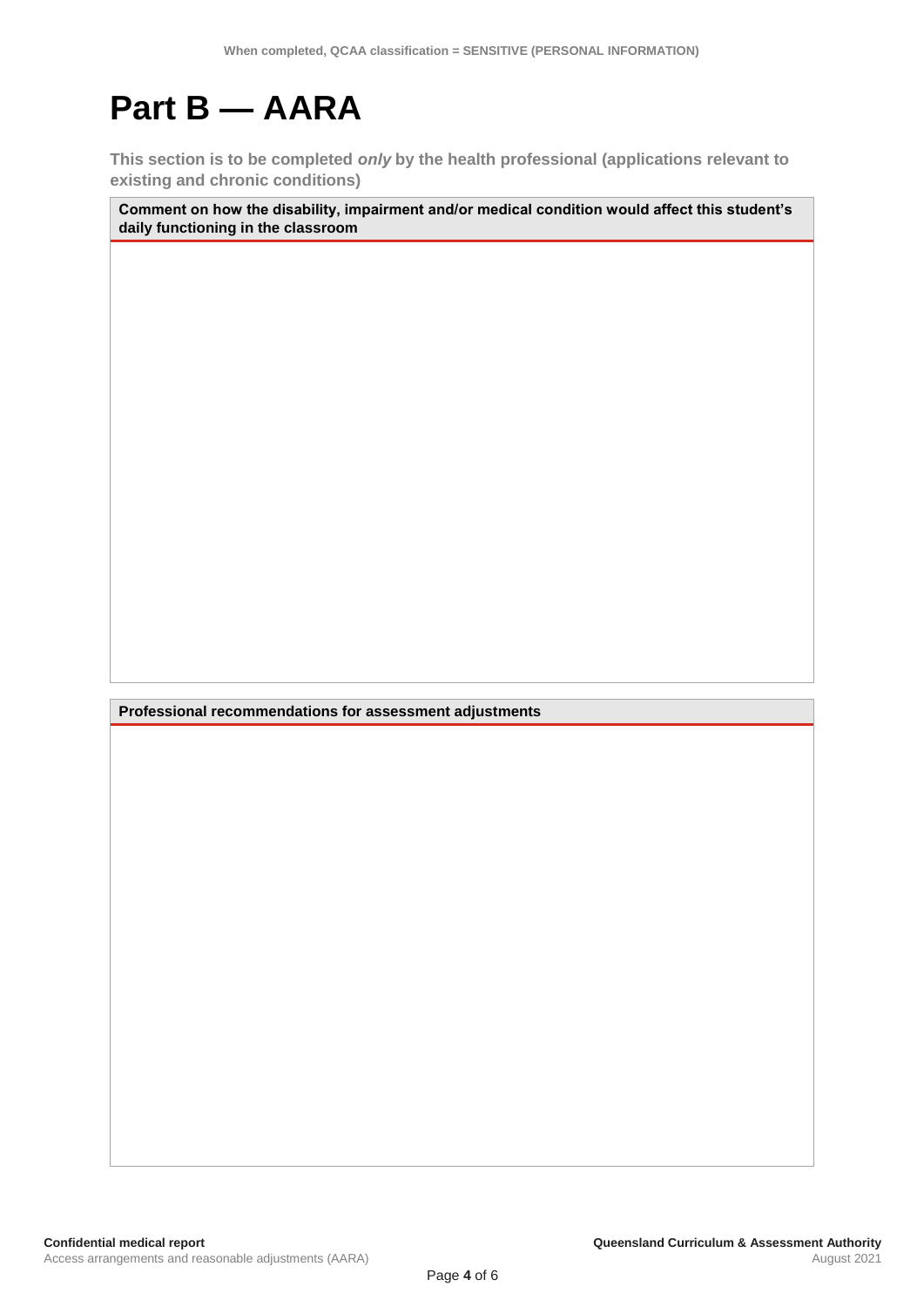### **Part C — Illness and misadventure**

**This section is to be completed** *only* **by the health professional (in the case of an unexpected illness or event).**

| I consider that the effect of the impairment arising from the medical condition is/was: |                                                                         |            |                                                                                  |               |            |            |  |  |        |  |  |
|-----------------------------------------------------------------------------------------|-------------------------------------------------------------------------|------------|----------------------------------------------------------------------------------|---------------|------------|------------|--|--|--------|--|--|
| mild<br>$\blacksquare$                                                                  |                                                                         |            |                                                                                  | moderate      |            |            |  |  | severe |  |  |
|                                                                                         | I consider that the student is/was:                                     |            |                                                                                  |               |            |            |  |  |        |  |  |
| $\Box$                                                                                  | disadvantaged due to a temporary medical condition                      |            |                                                                                  |               |            |            |  |  |        |  |  |
| $\Box$                                                                                  | unfit to participate in assessment due to a temporary medical condition |            |                                                                                  |               |            |            |  |  |        |  |  |
|                                                                                         | from                                                                    | $\sqrt{2}$ | $\sqrt{2}$                                                                       | to            | $\sqrt{2}$ | $\sqrt{2}$ |  |  |        |  |  |
| ⊔                                                                                       |                                                                         |            | unfit to participate in assessment due to a deterioration in a chronic condition |               |            |            |  |  |        |  |  |
|                                                                                         | from                                                                    | $\sqrt{2}$ | $\sqrt{2}$                                                                       | $\mathsf{to}$ | $\sqrt{2}$ | $\sqrt{2}$ |  |  |        |  |  |
|                                                                                         |                                                                         |            | was affected during a timed assessment, e.g. second half of the exam session     |               |            |            |  |  |        |  |  |
|                                                                                         |                                                                         |            |                                                                                  |               |            |            |  |  |        |  |  |